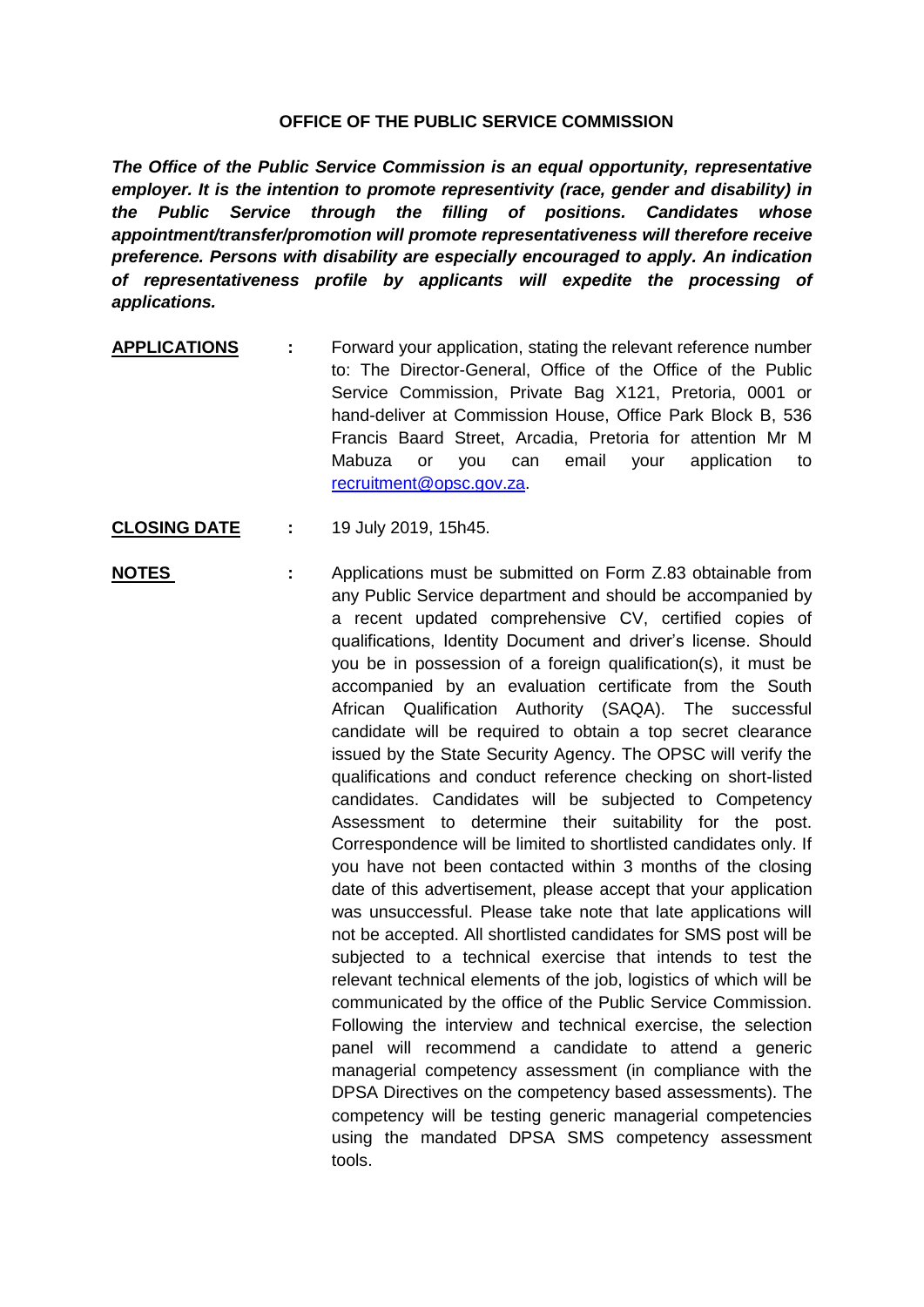## **POST : PROVINCIAL DIRECTOR: MPUMALANGA REF NO: PD/MP/06/2019**

**SALARY :** All inclusive remuneration package of R1 005 063 per annum. The package includes a basic salary (70% of package), State's contribution to the Government Employees Pension Fund (13% of basic salary) and a flexible portion of 30% that may be structured in terms of applicable rules. The successful candidate will be required to enter into a performance agreement within three months after assumption of duty.

## **CENTRE : PROVINCIAL OFFICE: MPUMALANGA**

**REQUIREMENTS :** Ideal candidate's profile: The successful candidate must have an appropriate recognized Bachelor's Degree or equivalent qualification (NQF level 7) in the field of Human Resources, Public Management/Administration, Law or Social Sciences ● Five (5) years' relevant experience in a middle/senior management post ● Knowledge and experience in the application of the provisions of the relevant legislation and regulations that govern the Public Service ● Proficiency in collecting and analyzing data on public service performance indicators ●Ability to analyze, summarize and comment on current debates in public administration. ● Ability to plan and coordinate activities at executive level ● Appropriate experience in project management. ● Strategic understanding and knowledge of the application of the Constitutional Values and Principles (CVPs) as contained in Section 195. ● An understanding of how current public administration management and operational processes comply, or do not comply, with the CVPs. ● Good communication and Presentation skills • Financial Management skills. • Supervisory and appropriate people management experience  $\bullet$ Stakeholder engagement skills. ●Proven managerial record. ● Sufficient computer skills in Microsoft Office Suite e.g. Excel, Word and PowerPoint • A Valid Driver's License. (with exception of disabled applicants).

**DUTIES :** Key Performance Areas: Manage, lead and provide effective support in the area of LMP • Manage, lead and provide effective support in the area of M&E ● Manage, lead and provide effective support in the area of IAC ● Conduct and manage the evaluation and promotion of the CVPs in the Province ● Monitor and report on the implementation of the PSC recommendations and directions bi-monthly (this includes everything from M&E, IAC, LMP and Section 196 ● Provide strategic support to the Office and Commission in the execution of the mandate of the PSC ● Conduct Research, Monitoring,